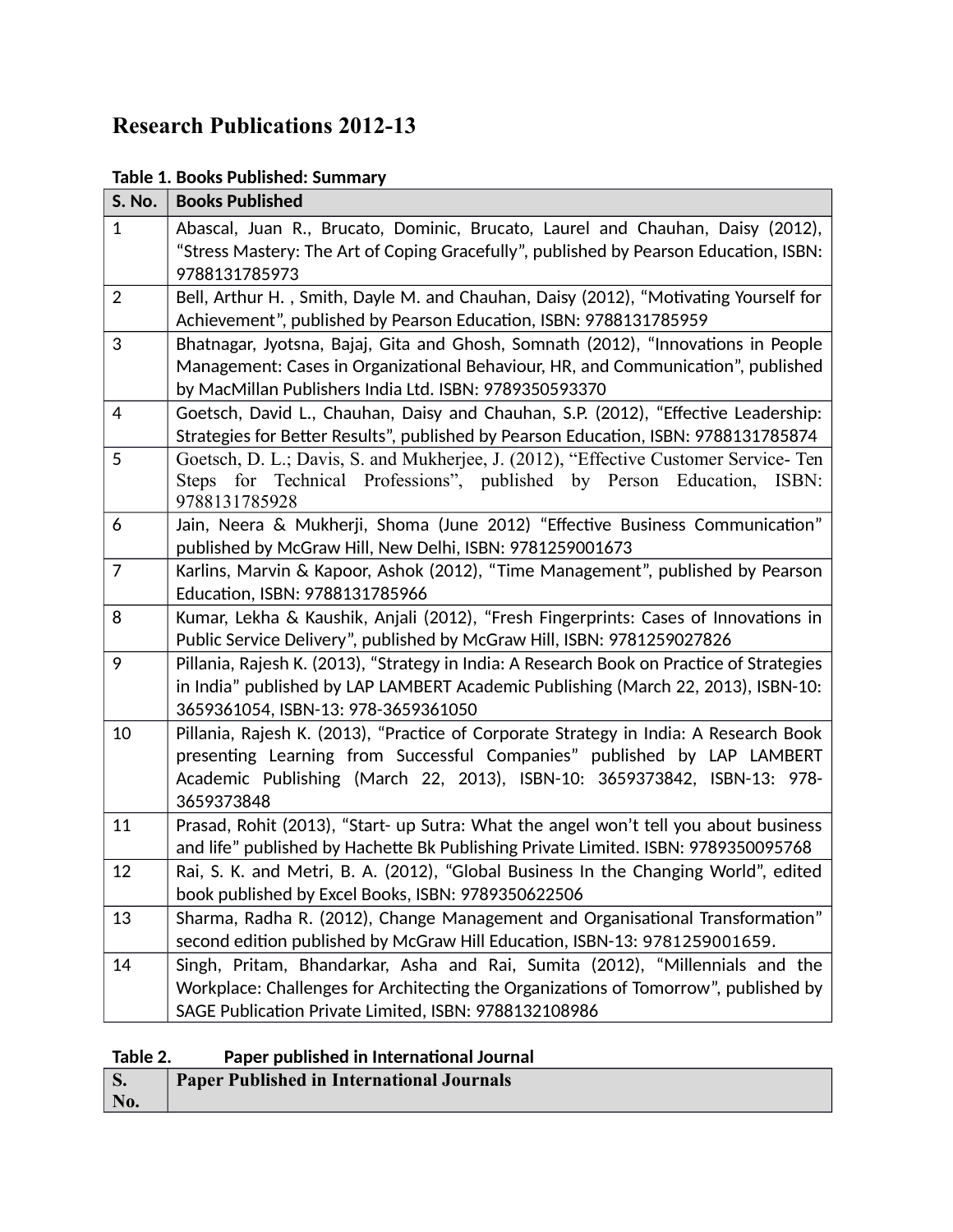| $\mathbf{1}$   | Awasthy, Richa, Kalra, Satish and Gupta, Rajen K. (2012), "The organizational<br>socialisation of young software engineers: the case study of an US subsidiary in<br>India", published in International Journal: Indian Culture and Business Management,<br>Vol. 5. No. 4, 2012, pp- 415-437 (32). |
|----------------|----------------------------------------------------------------------------------------------------------------------------------------------------------------------------------------------------------------------------------------------------------------------------------------------------|
| $\overline{2}$ | Bhatnagar, J. and Biswas. S. (2012), "The Mediator Analysis of psychological<br>contract: Relationship with employee engagement and organizational commitment,"<br>International Journal of Indian Culture and Business Management, Vol. 5 (6), pp-<br>644-666                                     |
| $\overline{3}$ | Bhatnagar, Jyotsna. (2012), "The Mediator Analysis of psychological empowerment:<br>Reverse Casualty with strategic human resource management dimensions and firm<br>performance", published in International Journal of Culture<br>and Business<br>Management, Vol. 6, No. 4, 2013, pp-           |
| $\overline{4}$ | Biswas, S., Verma, Arup and Ramaswami, Arti (2012), "Linking distributive and<br>procedural justice to employee engagement through social exchange: a field study in<br>India", Published in International Journal of Human Resource Management, Vol. 24,<br>Issue. 8, pp- 1570-1587.              |
| 5              | Cooke, Fang Lee; Saini, Debi S. (2012), "Managing Diversity in Chinese and Indian<br>Organizations: A Quality Study", published in International Jounal of Chinese Human<br>Resource Management, Vol. 3, Issue. 1, pp- 16-32.                                                                      |
| 6              | Dasgupta, Meeta & Atmanand (2013), "Efficiency in Indian Electricity Distribution<br>through technological innovation", published in International Journal of Indian<br>Culture and Business Management, Vol. 6(4), pp- 477-490.                                                                   |
| $\overline{7}$ | Dasgupta, Meeta & Gupta, Rajen K. (2013), "Technological Innovation and<br>Technology Strategy: A Public Private Comparison in Indian Power Distribution",<br>published in International Journal of Logistics Systems Management, Vol. 14(3),pp-<br>426-446, 2013.                                 |
| 8              | Dasgupta, Meeta (2013), "Exploring the Role of Technology Strategy<br>in<br>Technological Innovation through Mixed Methods Research", published<br>1n<br>International Journal of Business Competition and Growth, 3(1), pp-67-88, 2013.                                                           |
| 9              | Debi, Saini S. (2012), "Labour Law Framework & Current Issues in Industrial<br>Relations in India", published in the Journal of International Labour Brief, Vol 10, No.<br>10, pp- $29-41$ .                                                                                                       |
| 10             | Ghosh S., Prasad R., (2012), "Telephone penetrations and economic growth:<br>evidence from India", NETNOMICS: Economic Research and Electronic Networking,<br>Springer, US, DOI 10.1007/s11066-012-9067-z, Vol. 13, Issue 1, pp- 25-43.                                                            |
| 11             | Ghosh, Sajal & Prasad, Rohit (2012), "Telephonic penetrations and economic growth:<br>evidence from India", published in NETNOMICS: Economic Research and Electronic<br>Networking, April 2012, Volume 13, Issue 1, pp- 25-43.                                                                     |
| 12             | Goel, Sandeep (2012), "EVA Reporting in India" published in Singapore Management<br>Review, 2012, 2nd Half, Vol. 34 Issue 2, p18                                                                                                                                                                   |
| 13             | Goel, Sandeep (2012), "Financial reporting- the old age tussle between legality and<br>quality in context of earnings management," published in Procedia Economics and<br>Finance, Vol. 3 (2012), pp- 576-581 (ELSEVIER).                                                                          |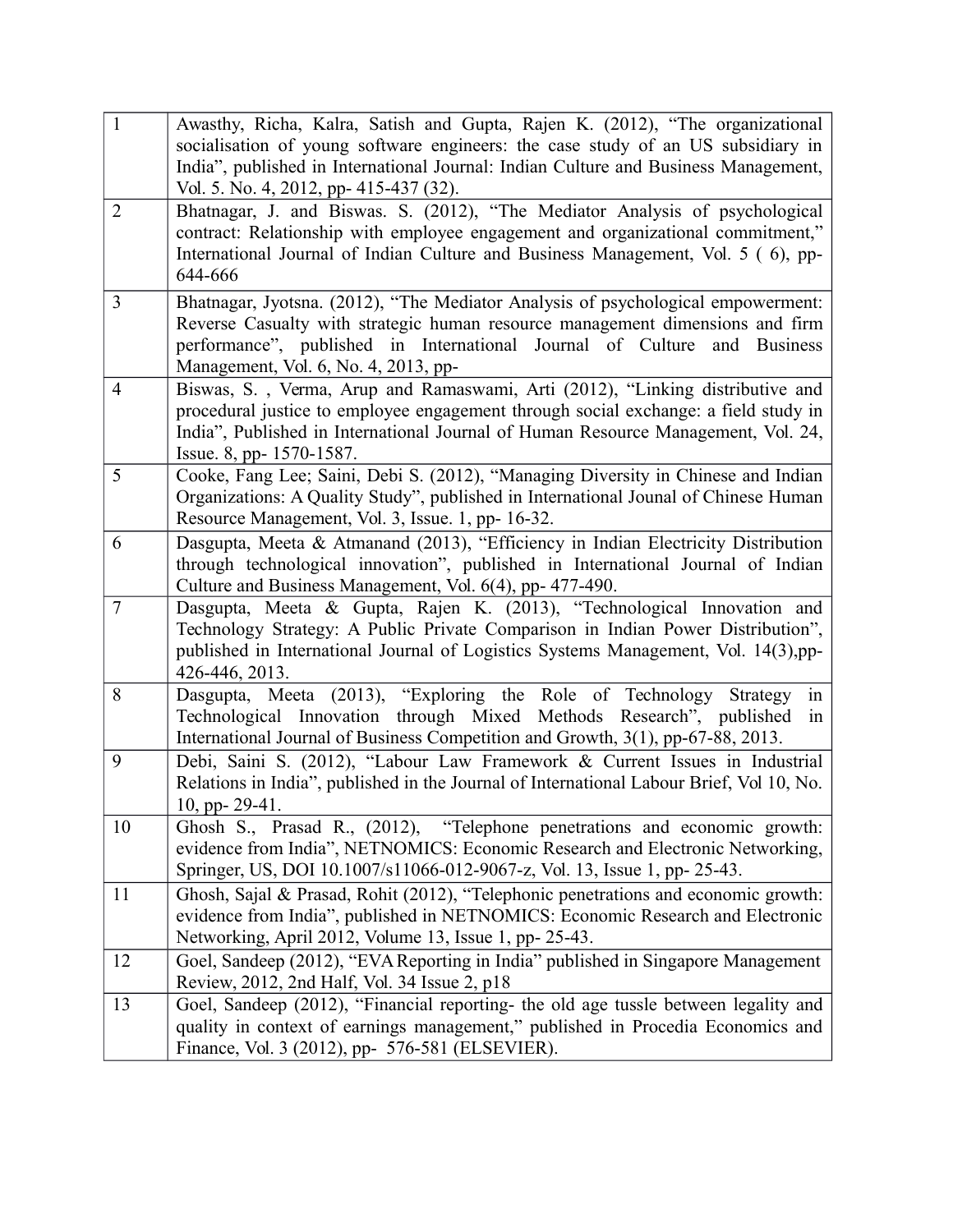| 14 | Goel, Sandeep (2012), "Human Resources Evaluation: The Indian Experience",                                                                       |
|----|--------------------------------------------------------------------------------------------------------------------------------------------------|
|    | published in International Journal of Management Research and Review, Volume 2,                                                                  |
|    | Issue 4, Article No-1, pp- 459-464.                                                                                                              |
| 15 | Goel, Sandeep (2012), "The Link Between Operational Efficiency and Solvency: The                                                                 |
|    | Case of Food Processing Industry in India", published in Journal of Accountancy<br>Business and the Public Interest 2012, Vol. 11, pp- 143-161.  |
| 16 | Goel, Sandeep (2013), "Decoding Gimmicks of Financial Shenangans in Telecom                                                                      |
|    | Sector in India" published in Journal of Accounting and Management Information                                                                   |
|    | System, Vol. 12, No. 1, pp- 118-131 (2013).                                                                                                      |
| 17 | Goyal, D. P. (2012), "Business alignment and critical success factors in information                                                             |
|    | systems implementation: an empirical analysis of selected Indian organizations",                                                                 |
|    | published in Int. J. Business Information Systems, Vol. 10, No. 4, pp.397-416.                                                                   |
| 18 | Hakhu, Rahul, Kiran, Ravi and Goyal, D. P. (2012), "Success of Marketing                                                                         |
|    | Information System (MKIS) Model: Analysis of Manufacturing Small and Medium                                                                      |
|    | Enterprises (SMES)", published in Middle-East Journal of Scientific Research, Vol. 11                                                            |
| 19 | (6), pp- 777-786, ISSN 1990-9233 © IDOSI Publications, 2012<br>Hakhu, Rahul, Kiran, Ravi and Goyal, D. P. (2013), "Role of marketing information |
|    | system (MkIS) for the organizational culture and its effectiveness", published in                                                                |
|    | African Journal of Business Management Vol. 7(3), pp. 172-177.                                                                                   |
| 20 | Jain A., Ghosh Sajal (2012), "Dynamics of global oil prices, exchange rate and                                                                   |
|    | precious metal prices in India", published in Resources Policy, ELSEVIER; Vol. 38,                                                               |
|    | pp-88 - 93 (IF: 2.143)                                                                                                                           |
| 21 | Jain, Anshul & Ghosh, Sajal (2012), "Dynamics of Global Oil Prices, exchange rate                                                                |
|    | and precious metal in India", published in Resource Policy, Volume 38, Issue 1,                                                                  |
| 22 | March 2013, pp-88–93.<br>Kanjilal, K., Ghosh, S., Environmental Kuznet's curve for India: Evidence from tests                                    |
|    | for cointegration with unknown structural breaks published in Energy Policy (2013),                                                              |
|    | ELSEVIER, Vol. 56, pp-509-515.                                                                                                                   |
| 23 | Kapoor, Amit & Goyal, Sandeep (2013), "Inclusive Healthcare at some of the pyramid                                                               |
|    | (BoP) in India", published in International Journal of Trade and Global Markets 2013,                                                            |
|    | Vol. 6, No. 1, pp- 22-39 (Inderscience Publisher).                                                                                               |
| 24 | Kapoor, Amit (2013), "Assessing India", published in International Journal of Trade                                                              |
|    | and Global Markets 2013, Vol. 6, No. 1, pp- 4-21 (Inderscience Publisher).                                                                       |
| 25 | Mathew Saji K and Biswal, Pratap Chandra. (2012) "Mark-Down Pricing: The Study                                                                   |
|    | of an Indian Fashion Retailer", published in International Journal of Information                                                                |
|    | Systems in the Service Sector, Vol. 4(3), pp- 61-67, July - September 2012.                                                                      |
| 26 | Narain, Vishal (2012), "Controlling the Water: Matching Technology and Institutions                                                              |
|    | in irrigation Management in India and Nepal", edited by Dik Roth and Linden                                                                      |
|    | Vincent, published in Oxford University Press, ISBN-13: 9780198082927,                                                                           |
|    | DOI:10.1093/acprof:oso/9780198082927.001.0001 (pages-400).                                                                                       |
| 27 | Narain, Vishal (2012), "Periurban Water Use, Human Health and Well-being:                                                                        |
|    | Emerging Issues in South Asia", published in Internationales Asienforum, Vol. 43                                                                 |
|    | $(2012)$ , No. 1-2, pp 33-45.                                                                                                                    |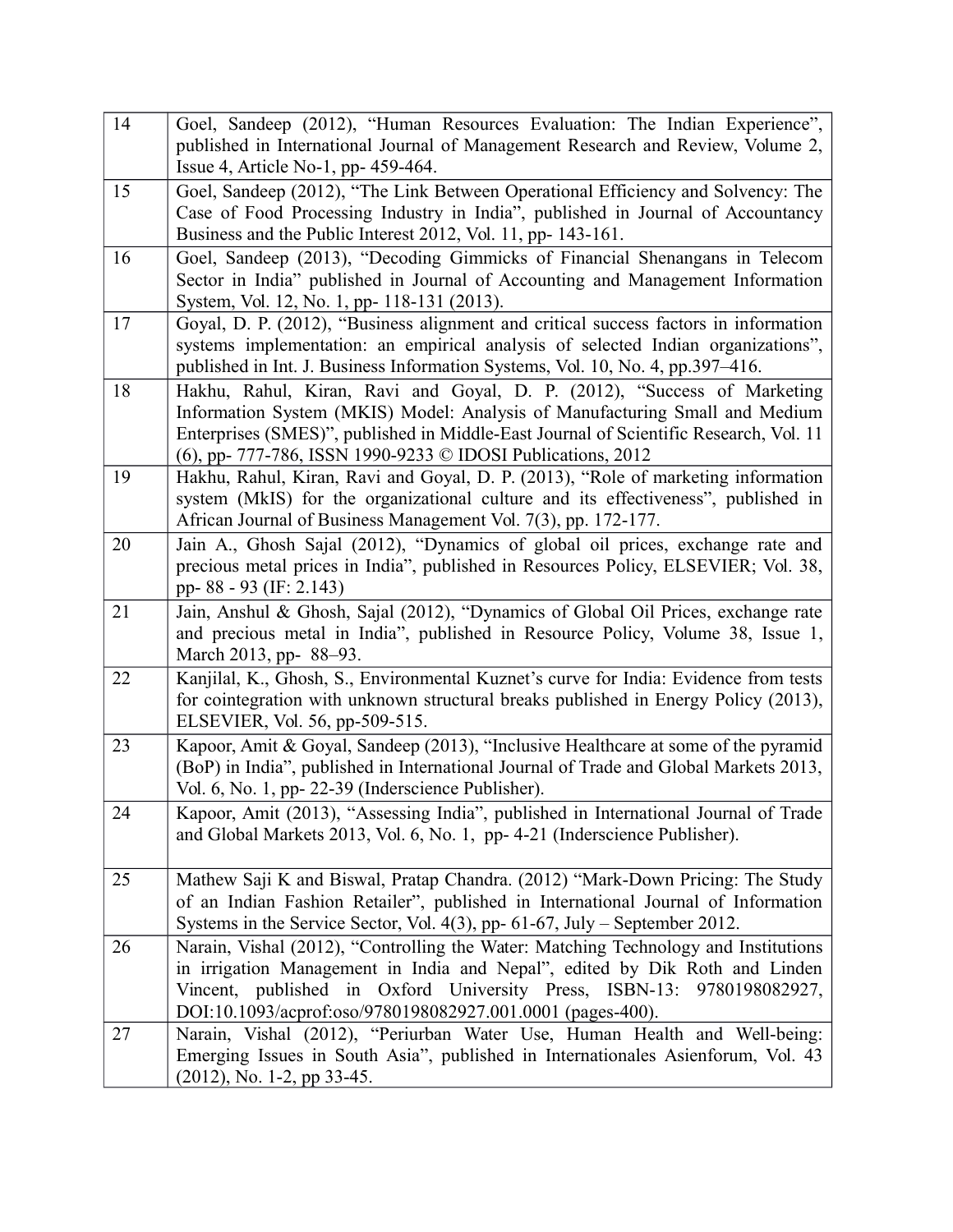| 28 | Padhi, Sidhartha S., Wagner, Stephan M., Niranjan, Tarikere T., Aggarwal, Vijay<br>(2013), "A Simulation-Based Methodology to Analyse Production Line Disruptions",<br>published in International Journal of Production Research, Vol. 51, No. 6, pp. 1885-<br>1897                                  |
|----|------------------------------------------------------------------------------------------------------------------------------------------------------------------------------------------------------------------------------------------------------------------------------------------------------|
| 29 | Panda, Abinash, Gupta, Rajen K. (2012), "Deconstructing context-sensitive nature of<br>Indians' behaviour: a preliminary attempt to develop a taxonomy for three work<br>contexts", published in International Journal: Indian Culture and Business<br>Management, Vol. 5. No. 6, 2012, pp- 696-733. |
| 30 | Panda, Abinash, Gupta, Rajen K. and Kalra, Satish K. (2012), "Uncovering the<br>influencing factors that shape a bank's branch culture using ethnographic case study<br>method", published in International Journal: Indian Culture<br>and Business<br>Management, Vol. 5. No. 3, 2012, pp-321-365.  |
| 31 | Pathak, A. A. and Pandey, S. (2013), "European vs. Indian ITES employees: a<br>comparison of their work attitude and behavior", published in Int. J. Indian Culture<br>and Business Management 2013, Vol. 6, No. 2, pp- 248-256 (Inderscience).                                                      |
| 32 | Prasad, Rohit & Mehrotra, Rakesh (2012), "The Sachet Telecom Architecture for Off<br>Grid Locations: An Indian Case Study", published in International Journal of Business<br>Data Communications and Networking, 8(2), pp-41-51, April- June 2012.                                                  |
| 33 | Prasad, Rohit & Srivasta, Shishir (2012), "Regulating Competition in ICT Value<br>Networks", published in Review of Market Integration, 4(2), pp- 221-237, DOI:<br>10.1177/0974929212465681.                                                                                                         |
| 34 | Purohit, G.N.; Jaiswal, M. P. and Pandey Surabhi (2012), "Challenges involved in<br>Implementation of ERP on Demand Solution: Cloud Computing", published in<br>International Journal of Computer Sciences Issues, Vol. 9, Issue. 4, No. 2, pp- 481-<br>489, (July 2012).                            |
| 35 | Rao C R., Ghosh, Sajal (2012), "Monthly peak demand forecasting of electricity in<br>India – a critic", published in Energy Policy, ELSEVIER, Vol. 45, pp- 516–520 (IF:<br>2.723)                                                                                                                    |
| 36 | S. Rao, Rallapalli & Ghosh, Sajal (2012), "Forecasting monthly peak demand of<br>electricity in India: A critique", published in Energy Resources (ELSEVIER) Volume<br>45, June 2012, pp- 516-520.                                                                                                   |
| 37 | Sangameswaram, Priya; Narain, Vishal and Joy, K. J. (2013), "Interdisciplinarity in<br>Water Research Education and Activism in South Asia: Some Reflections and the<br>way forward", published in SAWAS, a Journal of South Asian Water Studies, Vol. 3,<br>Issue.3, pp- 1-11, (Feb 2013).          |
| 38 | Singh, N. P.; Molokov, Dimitriy; Lechshak, Stanislav and Kusparov, Askar (2012),<br>"Information System in Small and Medium Enterprises in Republic of Kazakhstan",<br>published in African Journal of Business Management, Vol. 6, pp- 7042-7052 (June<br>2012).                                    |

## **Table 3.Paper published in National Journal**

| S. No.   Paper Published in National Journals                              |
|----------------------------------------------------------------------------|
| Atmanand (April 2012), "Allocation of Captive Coal Blocks" published in PT |
| Chronicle, a Journal from PTC India Limited, April 2012, pp-32-35.         |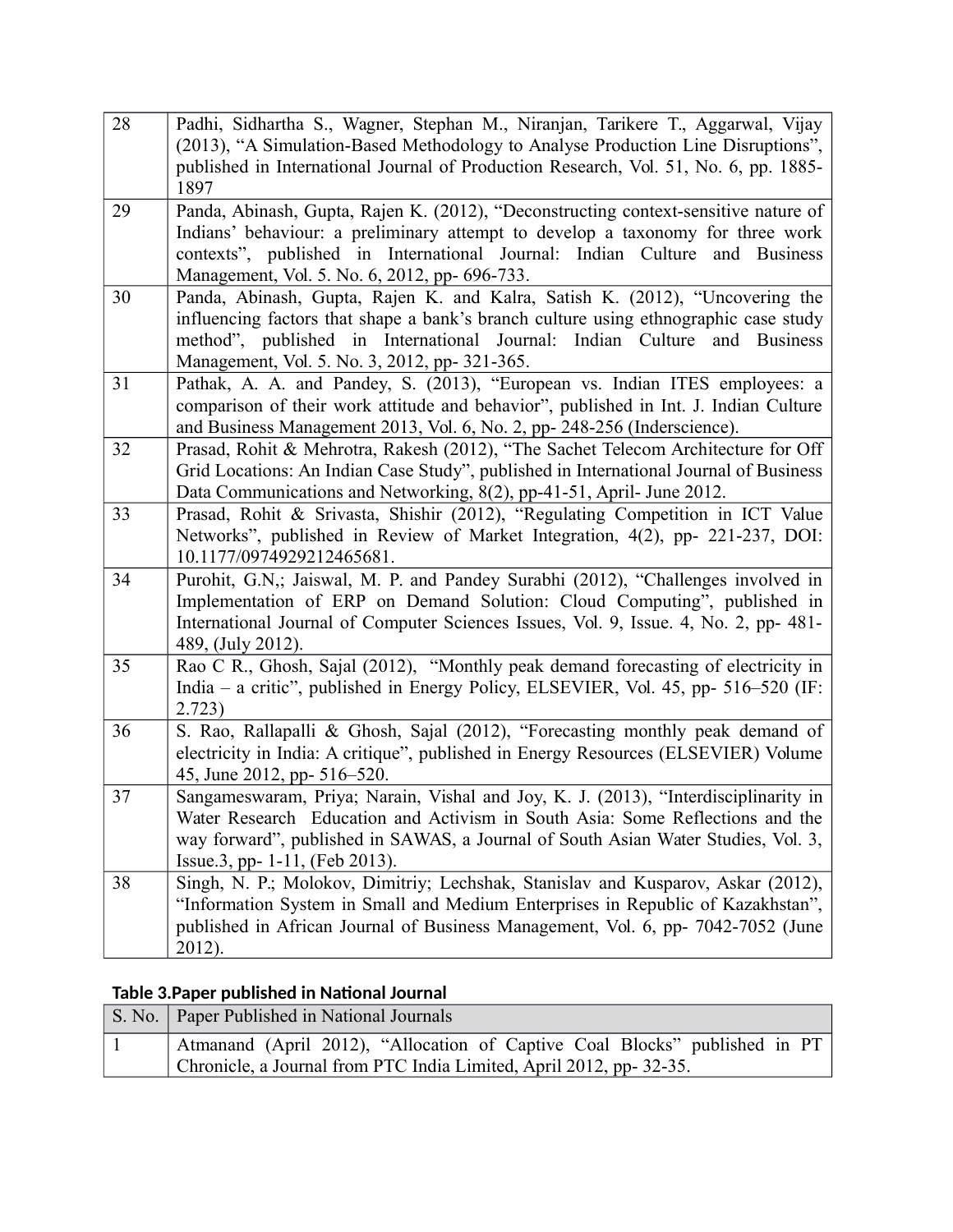| $\overline{2}$ | Atmanand (January 2013), "Smart Grids are the future grids of Electricity" published |
|----------------|--------------------------------------------------------------------------------------|
|                | in PT Chronicle, a Journal from PTC India Limited, January 2013, pp- 47-50.          |
| 3              | Atmanand (July 2012), "Proposed Amendment to Electricity Act 2003" published in      |
|                | PT Chronicle, a Journal from PTC India Limited, July 2012, pp- 45-46.                |
| $\overline{4}$ | Atmanand (October 2012), "Financing Power Projects" published in PT Chronicle, a     |
|                | Journal from PTC India Limited, October 2012, pp- 40-43.                             |
| 5              | Biswas, S and Bhatnagar J. (2013), "Mediator Analysis Employee Engagement: Role      |
|                | of Perceived Organizational Support, P-O Fit, Organizational Commitment and Job      |
|                | Satisfaction, published in Vikalpa, IIM Ahamadabad (January- March 2013), Vol. 38,   |
|                | No. 1, pp- 27-40.                                                                    |
| 6              | Dasgupta, Meeta, Gupta, Rajen K. and Sahay, A. (2012), "Proposing Typology of        |
|                | Technology Strategy for Technological Innovation", published in Metamorphosis        |
|                | 2012, Vol. $10(2)$ , pp- 48-69.                                                      |
| $\overline{7}$ | Garg, Adarsh and Goyal, D. P. (2012), "Striving towards Strategic alignment in       |
|                | SMEs: An Empirical Analysis", published in Journal of Advances in Management         |
|                | Research, Vol. 9 No. 1, pp- 77 – 95, Emerald Group Publishing Limited 0972-7981;     |
|                | DOI 10.1108/09727981211225662.                                                       |
| 8              | Goel, Sandeep (2012), "Demystifying Earnings Management Through Accruals             |
|                | Management: An Indian Corporate Study", published in Vikalpa, IIM Ahmadabad,         |
|                | Volume 37, No.1, pp- 49-56, (Jan-March- 2012), came in April 2012.                   |
| 9              | McCord, Marc T.; Kapoor, Amit; Goyal, Sandeep and Jaiswal, M.P. (2013),              |
|                | "Transforming Mindsets Creating Innovative Business Models in Emerging Markets",     |
|                | published in the Journal of Competiveness & Strategy, ISSN: 2250 3587, Vol. 3,       |
|                | January 2013, pp- 66-85.                                                             |

### **Table 4.Book Chapters**

| S.             | <b>Book Chapters</b>                                                              |
|----------------|-----------------------------------------------------------------------------------|
| No.            |                                                                                   |
| 1              | Bhatnagar, Jyotsna (2012), "A Case study of Indian Electricity Market",           |
|                | 'Organizational Change and Development' a book by Prof. Pawan Budhwar, Prof.      |
|                | Jyotsna Bhatnagar and Prof. Debi Saini.                                           |
| $\overline{2}$ | Gosh, Somnath (2012), "Impact of people Management issues on Organizational       |
|                | Functioning", in Innovations in People Management, op. cit., pp. xiii-xxiv        |
| 3              | Goval, D. P. and Garg, Adarsh (2013), "Software Quality Initiatives: An Empirical |
|                | Study of Indian SMEs in the IT Sector", Technology Diffusion and Adoption: Global |
|                | Complexity, Global Innovation, IGI Global, 2013, pp 200-210 (*Reproduced from     |
|                | International Journal of Technology Diffusion, 2(4), pp- 1-11, October-December   |
|                | 2011)                                                                             |
| $\overline{4}$ | Kapil, Kanwal (2012), "Corporate Governance" a book chapter in Fundamentals of    |
|                | finance by Sheeba Kapil (2012).                                                   |
| 5              | Kaushik, Anjali (2012), "12th European Conference on e-Governance (ECEG 2012),    |
|                | ISSN: 2049-1026, e-Governance and Freedom of Information Act: The Indian          |
|                | Experience.                                                                       |
| 6              | Narain, Vishal (2013), "Decentralization, water rights, and Market: Bridging the  |
|                | Technology- Policy Gap in Indian Irrigation" by Oxford University Press, ISBN-13: |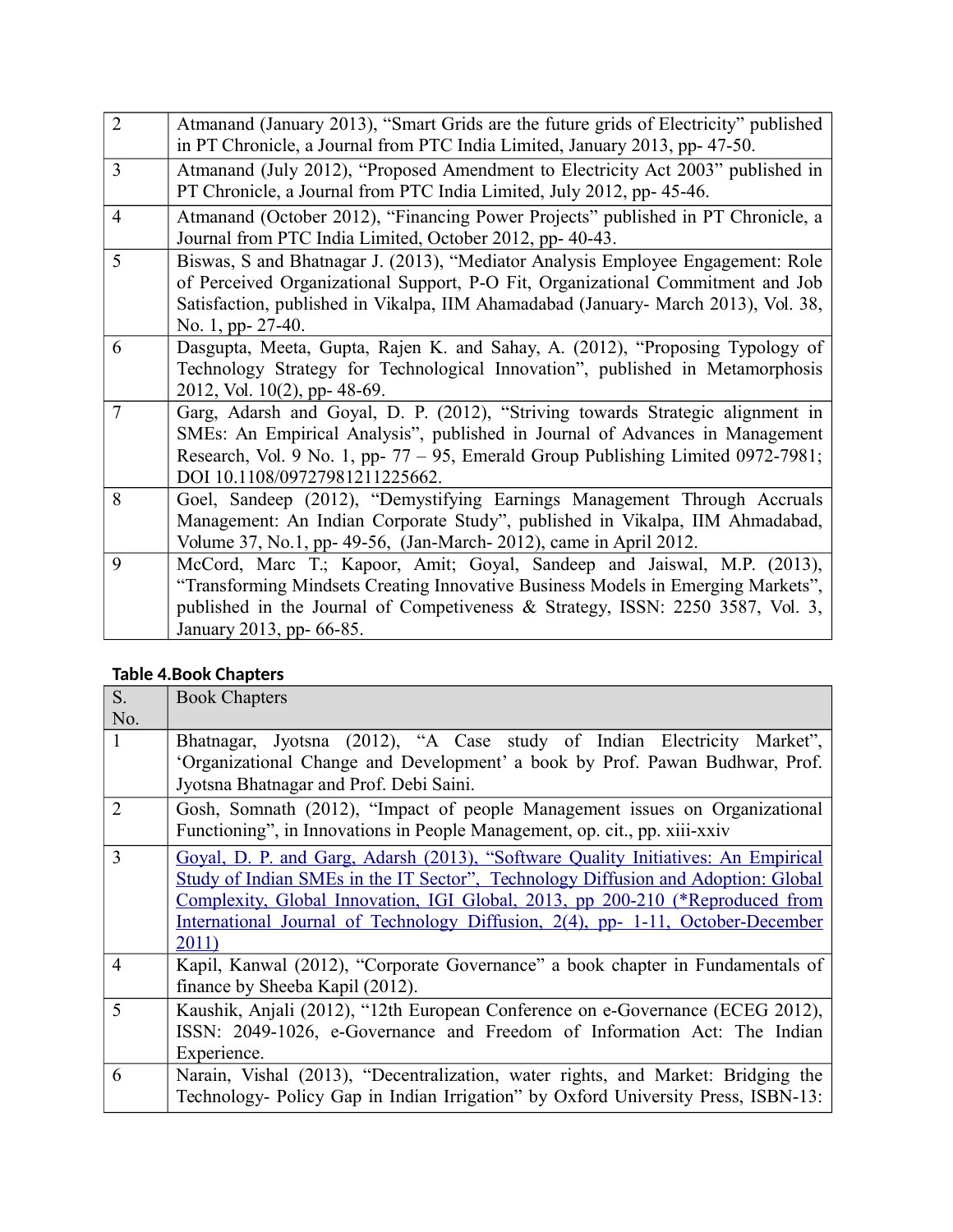|        | 9780198082927.                                                                                                                                                                                                                                                                                                                        |
|--------|---------------------------------------------------------------------------------------------------------------------------------------------------------------------------------------------------------------------------------------------------------------------------------------------------------------------------------------|
| $\tau$ | Nayak Sunanda and Bhatnagar, J. (2012), "Need for new creed of Doctor-Managers:<br>Talent Management and Employer Brand Dilemmas at XYZ Hospital, Bhatnagar J.,<br>Bajaj, G., Ghosh, Somnath (2012) (Eds.) Innovations In People Management, :Cases<br>in Organizational Behaviour, HR and Communication "Macmillan Publishers, India |
| 8      | Rai, S. K. (2012), "Central Banking System: A Benchmarking Study of India and<br>Sweden" Global Business In the Changing World, edited book published by Excel<br><b>Books</b>                                                                                                                                                        |
| 9      | Rai, S. K. (2012), "Financial Meltdown: Impact on Industrialized Economies and<br>issues for India, Global Business In the Changing World, edited book published by<br><b>Excel Books</b>                                                                                                                                             |
| 10     | Sharma, Neeraj; Singh, Kawaljeet and Goyal, D. P. (2013), "Software Engineering,<br>Process Improvement, and Experience Management: Is the Nexus Productive? Clues<br>from the Indian Giants", Designing, Engineering, and Analyzing Reliable and<br>Efficient Software, IGI Global, 2013, pp- 187-199.                               |
| 11     | Sharma, Radha R. & Mukherji, Shoma (2012), "Women in India: There Odyssey<br>Towards Equality" a book chapter in Diversity Quotas, Diverse Perspective: The Case<br>of Gender by Stefan Groschl and Junko Takagi. Gower Publishing, UK & USA 91-<br>115.                                                                              |
| 12     | Agarwal, S., Singh, R.K., Murtaza, Q. (2016) "Selling Remanufactured Products<br>through proper channel in emerging economies" Chapter 19, pp. 333-343, Marketing<br>in Emerging Economies, edited by Rahela Forooki, published by Mankin Press                                                                                       |
| 13     | Aggarwal, P. and Bhatnagar, J. (2016), "Conceptual Review of Green HRM Practices<br>and Employee Well Being: Green Work-Life Balance & Green Engagement as<br>Mediators", Conference Proceeding Book, Emerging Themes in Strategy,<br>McGrawHill, New Delhi                                                                           |
| 14     | Aggarwal, S., Srivastava, M.K. & Aggarwal, V. (2015), "Benchmarking Supply Chain<br>Collaboration using Data Envelopment Analysis", Conference Paper published in<br>Proceedings of 46th Annual Meeting 2015, The Decision Sciences Institute (DSI),<br>Nov. 21-24, 2015, Seattle, WA, USA                                            |
| 15     | Goel, Sandeep (2015), EVA & Earnings Management Evidence, Book of Proceedings<br>of "Evidence Based Management", ICEBM, 2015 BITS Pilani                                                                                                                                                                                              |
| 16     | Goyal, D.P., (2015), "Marketing Information System(MkIS): A Study of Small and<br>Medium Enterprises (SMEs) in Punjab", Published in Cases in Management (Finance,<br>Marketing and HR), Ed. By Ashish K. Garg, KK Ray and S.K. Mitra                                                                                                 |
| 17     | Kaushal, Leena Ajit (2016), "Multinational Corporations: A Boon or Bane for a<br>Developing Economy - A Study in Indian Context", in a Book Impacts of<br>International Business and Political Affairs on Global Economy, Published in IGI<br>Global, January 2016                                                                    |
| 18     | Kaushik, Anjali (2016), "Emerging Themes on Cyber Security Strategy", Conference<br>Proceeding Book, Emerging Themes in Strategy, McGrawHill, New Delhi                                                                                                                                                                               |
| 19     | Kumar, Avanish, (2016), "Governance in the 21st Century: Shifting Goal Post",<br>Conference Proceeding Book, Emerging Themes in Strategy, McGrawHill, New Delhi                                                                                                                                                                       |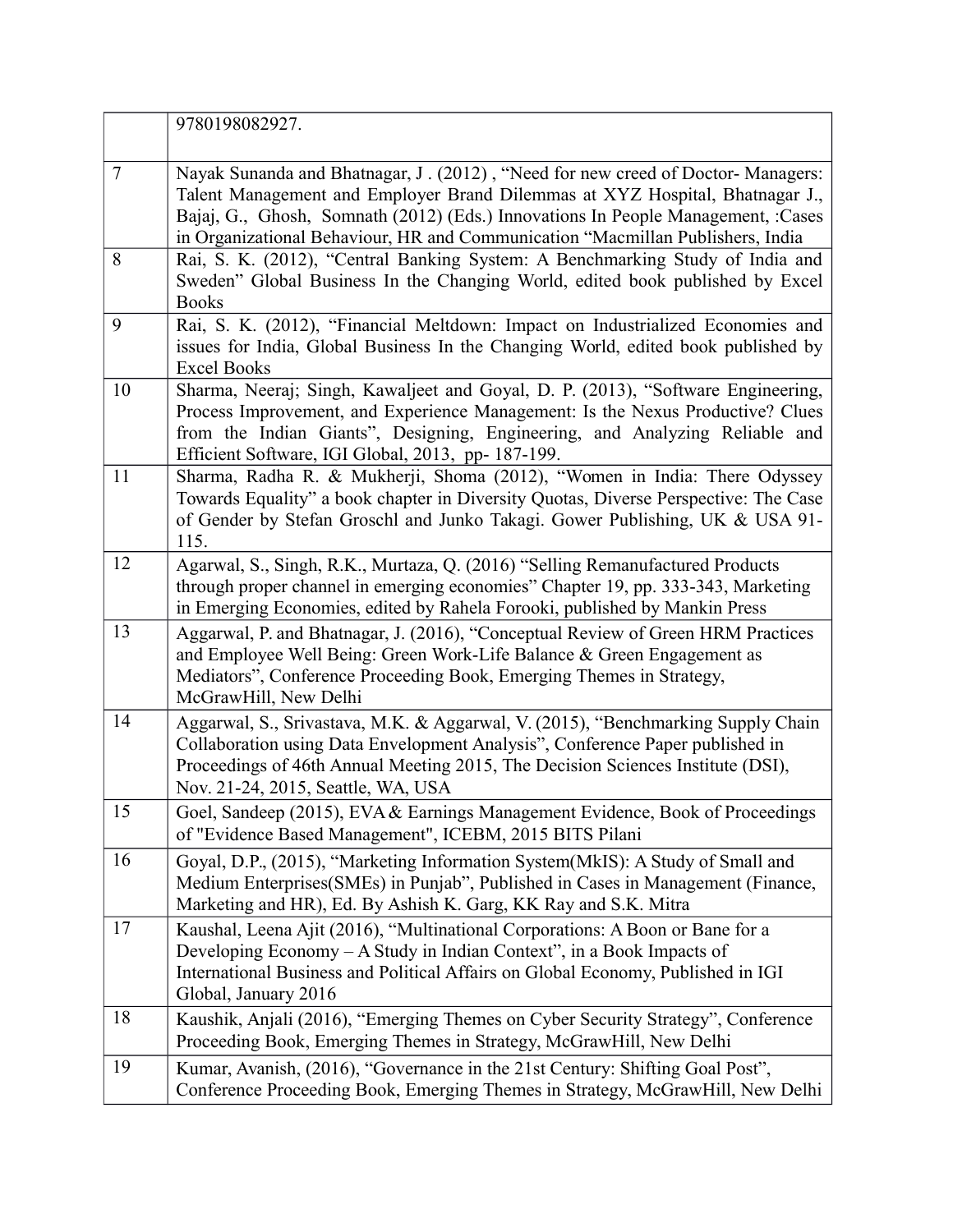| 20 | Narain, V. (2016), "Introduction: towards a discursive analysis of Indian Water Policy", In<br>Narain, V. and Narayanamoorthy, A.R. eds. Indian water policy at the cross-roads. Resources,<br>technology and reforms                                                                                           |
|----|-----------------------------------------------------------------------------------------------------------------------------------------------------------------------------------------------------------------------------------------------------------------------------------------------------------------|
| 21 | Padhi, S.S. and Aggarwal, V. (2015), "Role of Corporate Disclosure Practices on<br>Firms' Performance", Conference Paper published in Proceedings of 46th Annual<br>Meeting 2015, The Decision Sciences Institute (DSI), Nov. 21-24, 2015, Seattle, WA,<br><b>USA</b>                                           |
| 22 | Sahi, Shalini K. (2015), "Investor Biases in Financial Decisions", Handbook of<br>Research on Behavioral Finance and Investment Strategies: Decision Making in the<br>Financial Industry (pp. 1-473). Hershey, PA: IGI Global. Doi:10.4018/978-1-4666-<br>7484-4                                                |
| 23 | Selvaraj, A. and Tripathi, Shiv S. "Global aspirations of Micromax: A Case Study",<br>Edited Book – "Management 3.0", published by ICBM School of Business Education,<br>Hyderabad, December 2015(ISBN: 978-81924315-1-2)                                                                                       |
| 24 | Sharma, Radha R. & Mukherjee, S. (2015). Organizational Transformation for<br>Sustainable Development in Horst Albach, Heribert Meffert, Andreas Pinkwart, Ralf<br>Reichwald Eds. CASiM HHL anthology on 'Permanent Change. Management of<br>Permanent Change in Firms and Markets' 195-216, Germany: Springer. |
| 25 | Sharma, Radha R. & Pardasani, R. (2015) "Management of Religious Diversity by<br>Organizations in India. In Stefan Groschl & Regine Bendl. (2015) Managing<br>Religious Diversity at the Workplace, 223-238. England/ USA: Gower. ISBN:<br>9781472441065                                                        |

#### **Table 5.Book Reviews**

| S <sub>1</sub> | <b>Book Reviews</b>                                                                   |
|----------------|---------------------------------------------------------------------------------------|
| No.            |                                                                                       |
| $\mathbf{1}$   | Arora A.P. (2012), Book Review in Vision, 16, 3, (2012); Miles, Steven, Space For     |
|                | Consumption, Sage Publication Ltd., London, 2010, 209pp,                              |
| $\overline{2}$ | Arora, A. P. (2013), Book Review in Vision, 17, 1, (2013); D. G Brian Jones, Pioneers |
|                | in Marketing: A Collection of Biographical Essays, Routledge, New York,               |
|                | $2012, xy+192$                                                                        |
| 3              | Dasgupta, Meeta (2012), "Film Review: Rising Over the Ocean", published in FIIB,      |
|                | Business Review 1(3-4), September 2012.                                               |
| $\overline{4}$ | Ghosh, Somnath (2012, Book review "Janice Langan-Fox & Carry L. Cooper (eds.),        |
|                | Handbook of Stress in the Occupations in Vision, vol. 16, no. 3, Sep 2012, pp. 229-31 |
| 5              | Gupta, J. L. (2013), Book Review in Vision, 17, 1, (2013); Chris Rowley, Jayantee     |
|                | Mukherjee Saha and David Ang, Succeed or Sink: Business Sustainability under          |
|                | Globalisation, Chandos Publishing, Witney, Oxford, 2012, xxiii+166,                   |
| 6              | Jain Ajay K. (2012), Book Review in Vision, 16, 3, (2012); S. Ramnarayan and T. V.    |
|                | Rao, Organization development: Accelerating Learning and Transformation (Second       |
|                | Edition), Sage Publications India Pvt Ltd, New Delhi, 2011, xxii+463pp,               |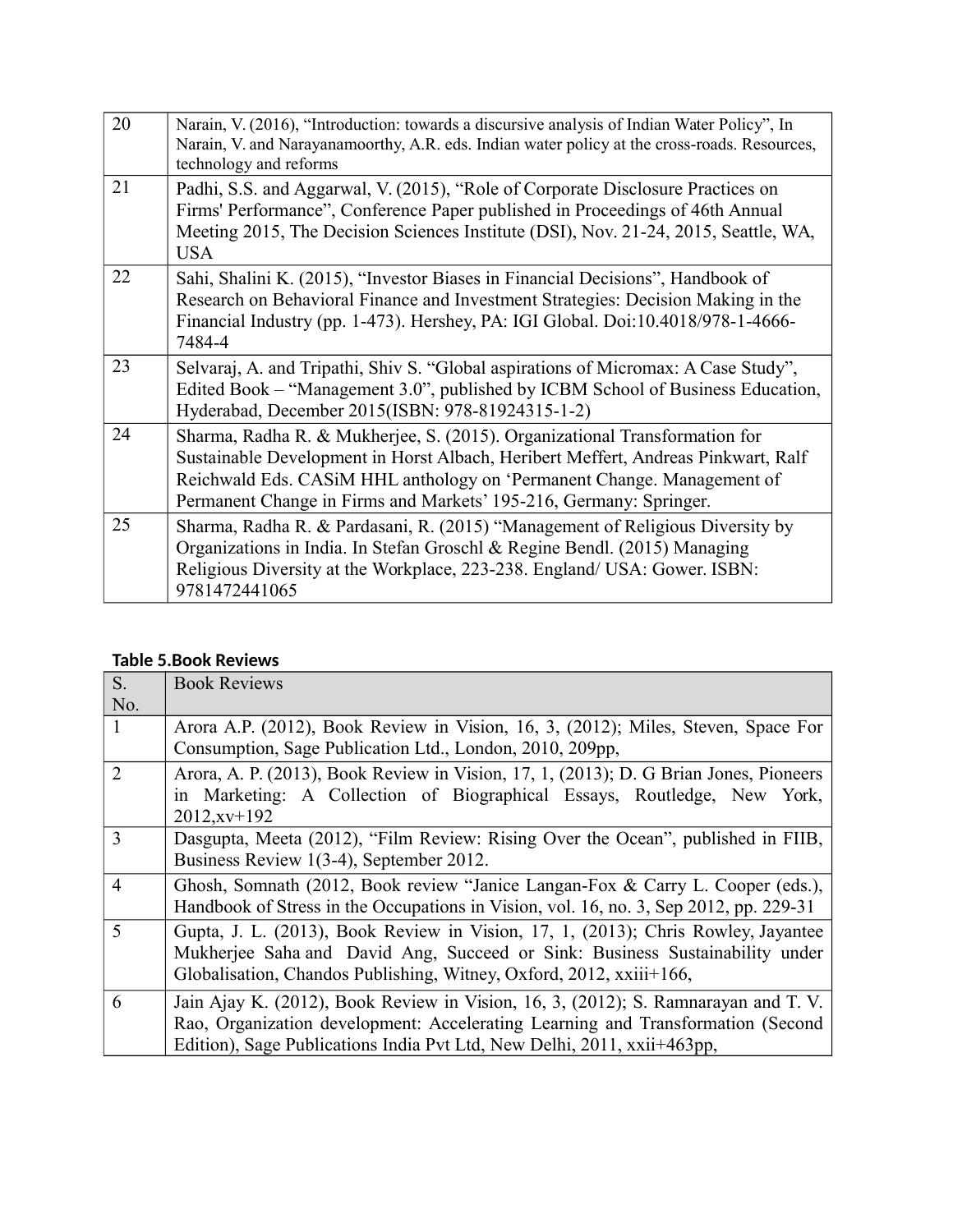| $\overline{7}$ | Kalia, Vinod (2012), Book Review in Vision, 16, 2 (2012), pp- 148-150 of book<br>"Brennan, Ross, Canning Louice and McDowell Raymond, Business-to-Business<br>Marketing, Sage Publications India Pvt. Ltd. New Delhi, 2011"                                 |
|----------------|-------------------------------------------------------------------------------------------------------------------------------------------------------------------------------------------------------------------------------------------------------------|
| 8              | Kumar, Avanish (2013), Book Review in Vision, 17, 1, (2013); Sunder, L.<br>Shanthikumari, Values and influence of religion in public administration, Sage<br>Publications India Pvt. Ltd., New Delhi, 2011, 289pp.                                          |
| 9              | Mishra, Harsh W (2012), Book Review in Vision, 16, 3, (2012); Catherine A. Maritan<br>and Margaret A. Peteraf, Competitive Strategy, Vol. I & II, (Eds.), Edward Elgar<br>Publishing Limited, Glos, UK, 2011, xi+672pp & ix+592pp                           |
| 10             | Mukherjee, J. (2012) "Neuromarketing: Understanding the buy button in your<br>customer's brain", Vision, Vol. 16, Issue No 1 (2012). p-72-73, ISSN 0972 - 2629                                                                                              |
| 11             | Mukherjee, J. (2012), "Cases in Marketing Management", Vision, Vol. 16, No 2<br>$(2012)$ , p- 147-48, ISSN 0972 - 2629                                                                                                                                      |
| 12             | Prasad, Rohit (2012) Book Review in Vision, Vol. 16, 2, (2012), "The Communication<br>Industry in the Era of Convergence by Mulligan, Catherine, Routledge, Oxan, 2012,<br>$xxi+342pp$                                                                      |
| 13             | Ray, Rupamanjari Sinha (2012), Book Review in Vision, 16, 4, (2012); Shawkat<br>Alam, Sustainable development and Free Trade, Routledge, Oxan, 2012, xx+288pp                                                                                               |
| 14             | Saini, Debi S. (2012), book review "The Culture Builder: Leadership Strategies for<br>Emplyer Performance, James Sparrow, Frqanham, UK, Gower Publishing Ltd. in<br>Vikalpa, Vol.37, No. 4 (October- December 2012)                                         |
| 15             | Saini, Debi S. (2012), book review in vision "Building Agility into your Balanced<br>Score Card," a book "HRM, Strategy Mapping for Learning Organizations by Phil<br>Jones, Sarray Gower, in Vision 16, 2 (2012), pp.139-151.                              |
| 16             | Saini, Debi S. (2012), Book Review in Vision, 16, 3, (2012); Andrew Mayo, Human<br>Resource or Human Capital? Farnham: Gower Publishing Ltd., 2012, xiii + 339 pp.                                                                                          |
| 17             | Saini, Debi S. (2012), Book Review in Vision, 16, 4, (2012); Peter Reilly and Tony<br>Williams, Global HR: Challenges Facing the Function, Gower, Surrey, 2012,<br>$xi+321pp$                                                                               |
| 18             | Sircar, Subhalakashmi (2012), Book Review in Vision, 16, 4, (2012); Jack T. Boorman<br>and Andre Icard, Reform of the International Monetary System: The Palais Royal<br>Initiative, , Sage Publications India Pvt Ltd, New Delhi, 2011, xxiii+358pp,       |
| 19             | Tapasvi, S. K. (2012), Book Review in Vision, 16, 4, (2012); Jeanette Brejning,<br>Corporate Social Responsibilty and the Welfare State: The Historical and<br>Contemporary Role of CSR in the Mixed Economy of Welfare, Ashgate, Surrey, 2012,<br>xiii+193 |

### **Table 6.Paper Presented in International Conference**

| $\vert S.$  | International Conference Attended                                            |
|-------------|------------------------------------------------------------------------------|
| $\vert$ No. |                                                                              |
|             | Bajaj, Gita (2012), "Teaching Case- A Messy Picture" presented at 2012 NACRA |
|             | Annual Meeting & Case Conference, Boston, USA (October 25-27, 2012).         |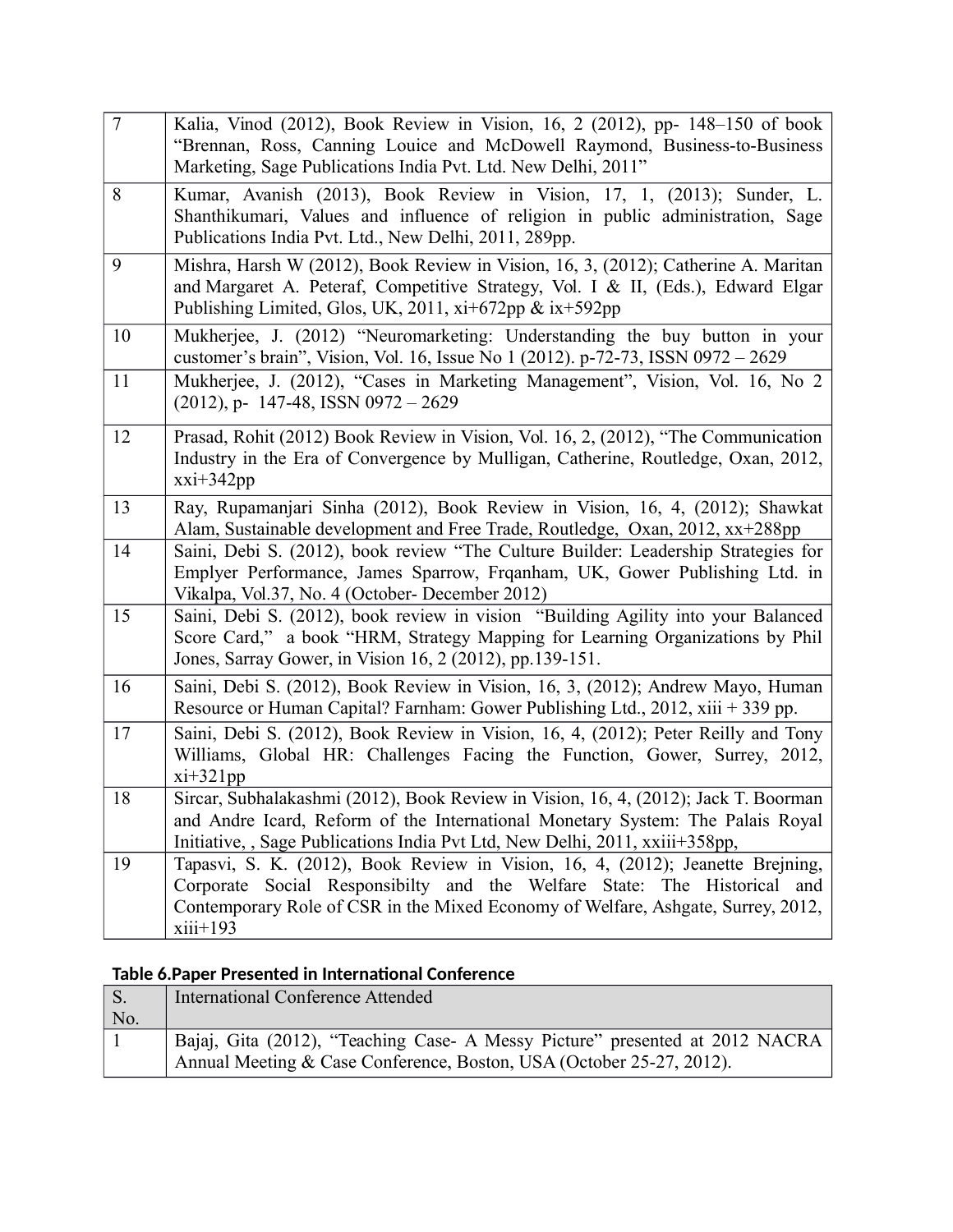| $\overline{2}$ | Biswal, P. C. (2012), "Price Discovery and Information Sharing between Futures and                                                                         |
|----------------|------------------------------------------------------------------------------------------------------------------------------------------------------------|
|                | Spot Market: Evidence from India", presented at 8 <sup>th</sup> Conference of Asia Pacific                                                                 |
|                | Association of Derivatives, Busan, South Korea (August 23-24, 2012)                                                                                        |
| 3              | Bharadwaj, Sangeeta S. (2012) 12th International HRM Conference, "Challenges for                                                                           |
|                | Virtual Teams in Mission Critical Applications", presented at MDI Gurgaon                                                                                  |
|                | (December 10-13, 2012).                                                                                                                                    |
| $\overline{4}$ | Bharadwaj, Sangeeta S. and Lal, Prerna (2012), "Exploring the Impact of Cloud                                                                              |
|                | Computing Adoption on Organizational Flexibility: A Client Perspective", presented                                                                         |
|                | at International Conference on Cloud Computing Technologies, Applications and                                                                              |
| 5              | Management (ICCTAM 2012), BITS- Pilani in Dubai (December 9-10, 2012).<br>Bhatnagar, Jyotsna (2012), "12th International HRM Conference, "Mediators in the |
|                | Management of Innovation in the Indian Context", presented at MDI Gurgaon                                                                                  |
|                | (December 10-13, 2012).                                                                                                                                    |
| 6              | Bhatnagar, Jyotsna (August 2012), "A Multidimensional Scale for Measuring                                                                                  |
|                | Employer Brand" presented at the Academy of Management Conference, Boston,                                                                                 |
|                | USA (Aug 3-7, 2012).                                                                                                                                       |
| $\overline{7}$ | Ghosh, Somnath (2012), 12th International HRM Conference, "National Development                                                                            |
|                | Foundation of India", presented at MDI Gurgaon (December 10-13, 2012).                                                                                     |
| 8              | Ghosh, Somnath (February 2013), "The Neglected Arena of HRM: Why                                                                                           |
|                | understanding the world of Workers is Important" presented at Annual Conference,                                                                           |
|                | American Society of Business & Behavioural Science, Las Vegas, USA (February 21-                                                                           |
|                | 24, 2013).                                                                                                                                                 |
| 9              | Goel, Sandeep (2013), "Family Business Practices- The Quality Review of Earnings                                                                           |
|                | Behaviour of Indian Corporate", presented at the AMDISA 12th South Asian                                                                                   |
|                | Management Forum 2013 held at Pune, (February 14-16, 2013).                                                                                                |
| 10             | Gupta, Rajen K. (2012), 12th International HRM Conference, "ABCEL- Indian Power                                                                            |
|                | Sector Startup: Dilemmas at the Root of HR Policy", presented at MDI Gurgaon<br>(December 10-13, 2012)                                                     |
| 11             | Jain, Neera (2012), 12th International HRM Conference, "Innovative & Strategic                                                                             |
|                | people management practices: Global IHRM Implications in diverse sector" presented                                                                         |
|                | at MDI Gurgaon (December 10-13, 2012).                                                                                                                     |
| 12             | Jaiswal, M.P. (April 2012). "Determinants for Adoption of Enter Systems as Science"                                                                        |
|                | presented at ISOneWorld Conference, Las Vegas, USA (April 11-13, 2012).                                                                                    |
| 13             | Kaushik, Anjali (June 2012), "e-Governance and the Freedom of Information Act- the                                                                         |
|                | Indian Experience" presented at 12th European Conference on E-Governance                                                                                   |
|                | (ECEG), Barcelona, Spain (June 14-15, 2012).                                                                                                               |
| 14             | Kumar, Avanish (2012), "Mainstreaming the Marginalized: Role of Governance in                                                                              |
|                | Promoting Inclusive Development and Social Transformation in Bihar", presented at                                                                          |
|                | International Conference on Governance and Public Service Transformation in South                                                                          |
|                | Asia, organized by UN, BRAC University at Dhaka, Bangladesh (December 7-9,                                                                                 |
|                | $2012$ ).                                                                                                                                                  |
| 15             | Mukherjee, Jaydeep (February 2013), "Market development by multinational brands:                                                                           |
|                | Empirical evidence from Indian fast food retailing business" presented at Annual                                                                           |
|                | Conference, American Society of Business & Behavioural Science, Las Vegas, USA                                                                             |
|                | (February 21-24, 2013).                                                                                                                                    |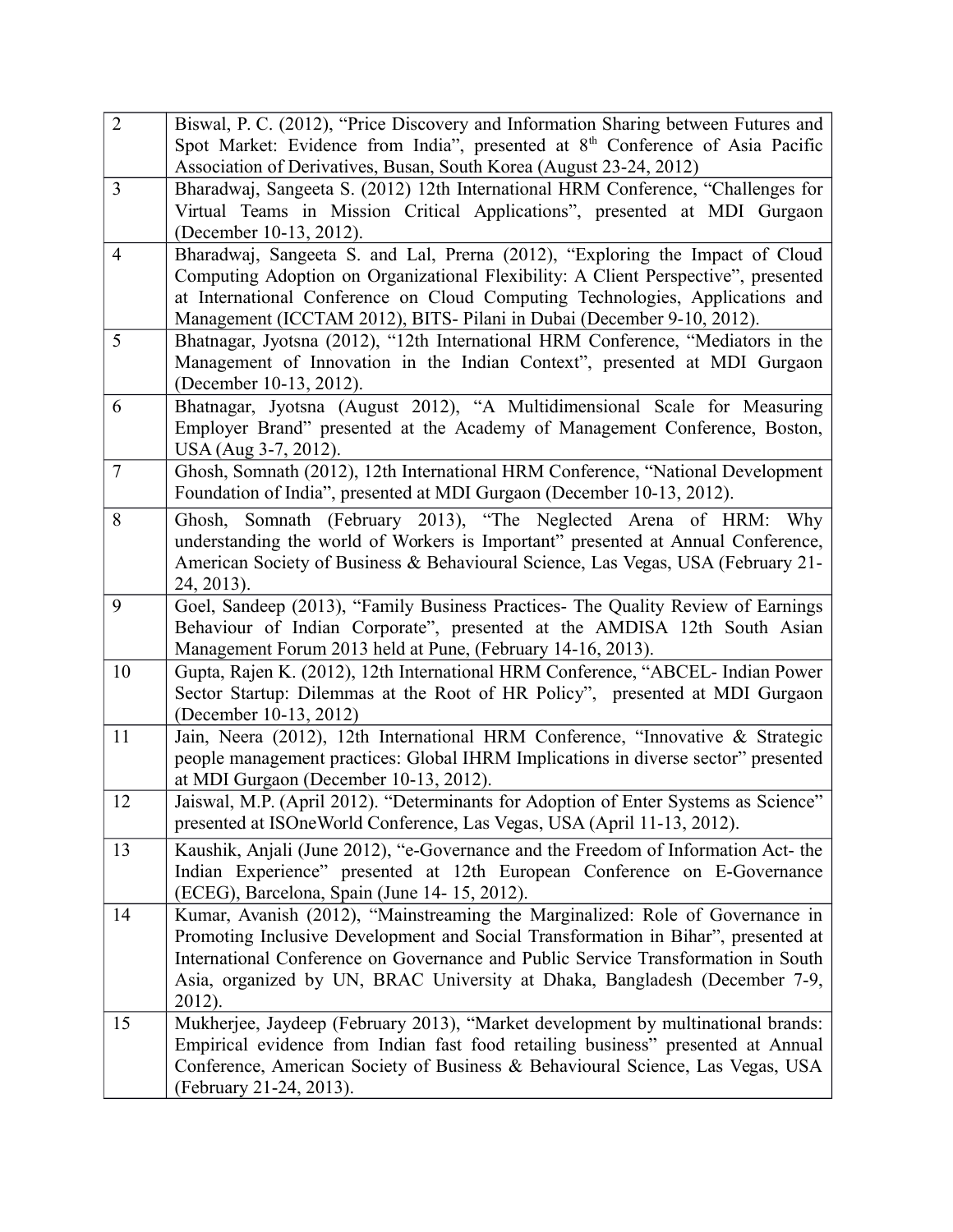| 16 | Narain, Vishal (November 2012), "Urbanization and the land-water nexus: Periurban<br>Water insecurity in Gurgaon, India" presented at Tapping the Turn, Australian<br>National University, Canberra, Australia (November 15-16, 2012).                                                                    |
|----|-----------------------------------------------------------------------------------------------------------------------------------------------------------------------------------------------------------------------------------------------------------------------------------------------------------|
| 17 | Narain, Vishal (October 2012), "From Women to gender relations assessing the impact<br>of drinking water supply interventions in the Mornil Hills of North West India"<br>presented at Bhutan +10 Conference, Bhutan (October 15-19, 2012).                                                               |
| 18 | Narain, Vishal (September 2012), "Present Perspective on Peri Urban Conflict in Land<br>and Water" presented at Workshop on Conflict and Cooperation in Natural Resource<br>Management, Nairobi (September 6-8, 2012).                                                                                    |
| 19 | Pathak, Anil Anand (February 2013), "Exploring Relationship between Cognitive<br>Modes and Career Anchors: Implications for Career Development" presented at<br>Annual Conference, American Society of Business & Behavioural Science, Las Vegas,<br>USA (February 21-24, 2013).                          |
| 20 | Pillania, Rajesh K. (May 2012), "Entrepreneurship Strategy in India" presented at<br>Global Management Conference, Rio, Brazil (May 2-5, 2012).                                                                                                                                                           |
| 21 | Rai, Shailendra K. (2012) 6th International Conference on Decision Science for<br>Performance Excellence, "Corporate Governance and Ownership in IPOs of Private<br>Equity-backed Companies", presented at Hyderabad, India (December 27-29, 2012).                                                       |
| 22 | Sharma, Radha (August 2012), "Spiritual Intervention for Mitigating Executive<br>Burnout" presented at the Academy of Management Conference, Boston, USA (Aug<br>$3-7, 2012$ ).                                                                                                                           |
| 23 | Sharma, Radha R. (December 2012), "Primal Leadership: An Imperative for Effective<br>Public Service Management" presented at International Conference on Governance<br>and Public Service Transformation in South Asia, Dhaka, Bangladesh (December 7-9,<br>2012).                                        |
| 24 | Sharma, Tanuja (2012), 12th International HRM Conference, "An Exploratory Study<br>on Relationship between Management Competencies & Employee Engagement in<br>Service Sector in India", presented at MDI Gurgaon (December 10-13, 2012).                                                                 |
| 25 | Sharma, Tanuja (2013), International Conference on Business and Economics<br>Development (ICBED), "Devising Tools and Techniques for improving Work-Life<br>Balance of Marketing Field Force in Oil sector in India", presented at New York,<br>USA (March 25-26, 2013).                                  |
| 26 | Singh, Archana, Goyal, D. P. and Sharma, Sarika (November 2012), "Knowledge<br>Management & e-Governance: A Case Study of e-Kiosks in India", presented at<br>International Conference on Knowledge, Information & Creativity Support System<br>(KICSS-2102), Melbourne, Australia (November 8-10, 2012). |
| 27 | Singh, N. P. (April 2012), "Value Proposition of Cloud Offerings to Small and<br>Medium Enterprises" presented at IAMB Conference, Warsaw, Poland (April 23-25,<br>2012).                                                                                                                                 |

## **Table 7.Paper presented at National Conference**

| $\mathsf{S}$ . | National Conference Attended                                                                                                                                                                                     |
|----------------|------------------------------------------------------------------------------------------------------------------------------------------------------------------------------------------------------------------|
| No.            |                                                                                                                                                                                                                  |
|                | Biswal, P. C. (2012), "An Econometric Analysis of Sovereign Debt Structure on<br>Default Likelihood", presented at 11 <sup>th</sup> Capital Markets Conference at IICM, Mumbai,<br>India (December 21-22, 2012). |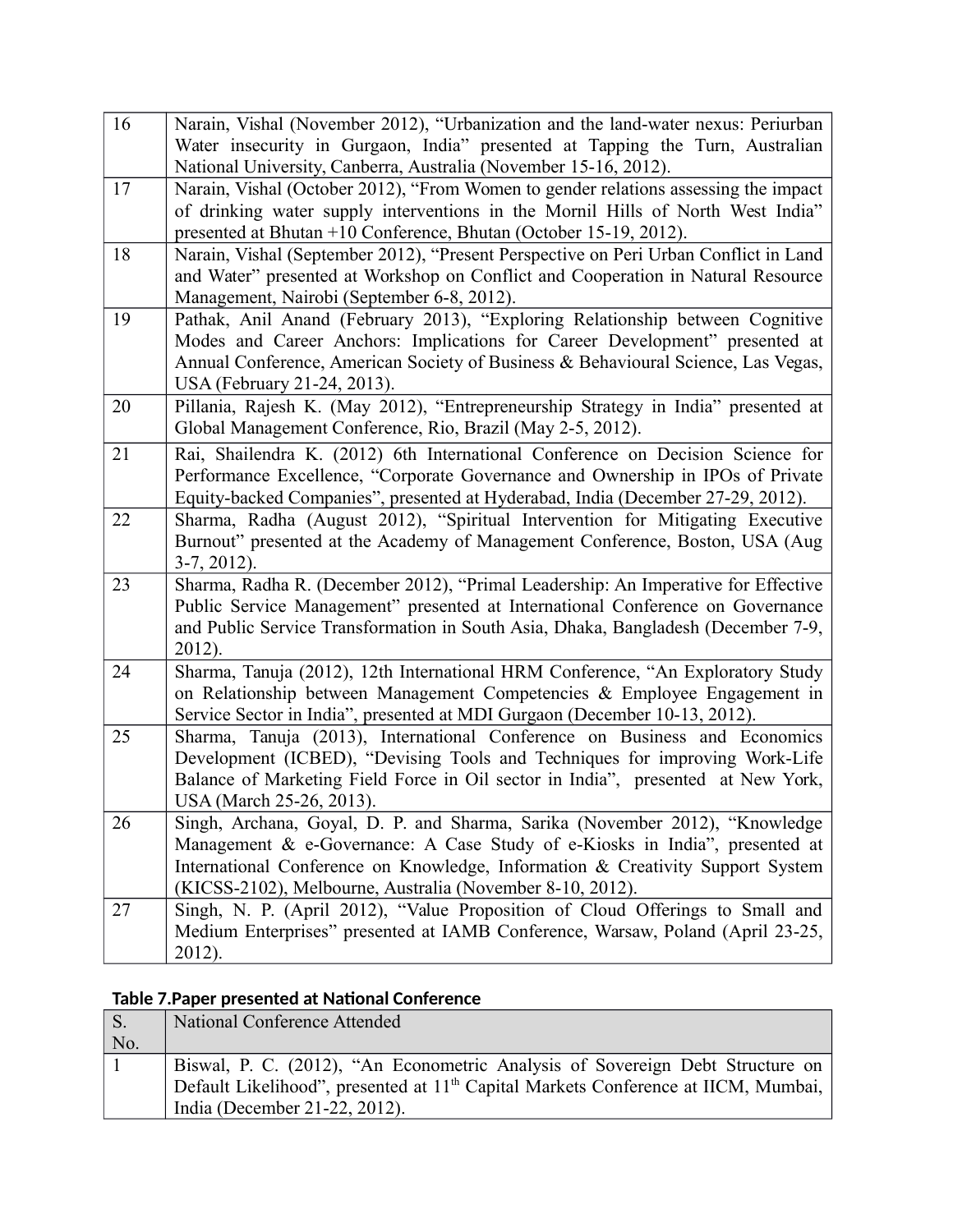| $\overline{2}$ | Gupta, Rajen K. (June 2012), "Impact of Cultural Diversity on Knowledge Sharing in |
|----------------|------------------------------------------------------------------------------------|
|                | Multicultural Teams: An Emic Study from the Indian Perspective", presented at      |
|                | ISSWOV-2012, Goa (June 24-27, 2012).                                               |
| 3              | Hakhu, Rahul, Kiran, Ravi and Goyal, D. P. (April 2012), "Success and Hindrance    |
|                | Factors of Marketing Information System (MkIS): Analysis of Small and Medium       |
|                | Enterprises (SMEs) in Punjab", presented in CPPBBS-2012, Thapar University, pp 66- |
|                | 75 (April 27-28, 2012).                                                            |
| $\overline{4}$ | Hakhu, Rahul, Kiran, Ravi and Goyal, D. P. (December 2012), "Impact of Hindrance   |
|                | Factors for Marketing Information System in SMEs of Punjab", presented in 3rd      |
|                | Biennial Supply Chain Management Conference, EADS-SMI Chair, IIM Bangalore         |
|                | (December 14-15, 2012).                                                            |
| 5              | Rai, Sumita (June 2012), "Impact of Achievement Motivation on Millennials' Meaning |
|                | of Workplace", presented at ISSWOV-2012, Goa (June 24-27, 2012).                   |
| 6              | Seth, Manisha, Kiran, Ravi and Goyal, D.P. (April 2012), "Development of the       |
|                | conceptual model for evaluation of supply chain management system in automotive    |
|                | industry", presented in National Conference on 'Recent Trends in Operations and    |
|                | Supply Chain Management, SOM, Gautam Buddha University (August 04, 2012).          |
| $\overline{7}$ | Seth, Manisha, Kiran, Ravi and Goyal, D.P. (April 2012), "Supply chain management  |
|                | information system - A theoretical perspective", presented in CPPBBS-2012, Thapar  |
|                | University, (April 27-28, 2012).                                                   |
| 8              | Sharma, Radha R. (2012), "An Investigation into Determinants of Executive Burnout  |
|                | among Scientist", at 7th Uttarakhand State Science & Technology Congress (USSTC    |
|                | 2012) at Dehradoon, (November 21-22, 2012).                                        |

## **Table 8. Management and Business Cases Published**

| $S_{\cdot}$              | <b>Publication Details</b>                                                         |
|--------------------------|------------------------------------------------------------------------------------|
| No.                      |                                                                                    |
| $\mathbf{1}$             | Anshuman, Ravi, Tapsi, Narang and Sharma Anand (2012), "The Naini-Itarsi Railway   |
|                          | Electrification Project" published in Harvard Business Publishing.                 |
| $\overline{2}$           | Awasthy, Richa, Vijayalakshmi, C. and Gupta, Rajen K. (2012), "Organizational      |
|                          | Changes in the Bank of Baroda", DOI: 10.1142/S0218927512500034, published in       |
|                          | Asian Case Research Journal, Vol. 16, Issue 1,65-92 (2012)                         |
| $\overline{\mathcal{E}}$ | Bajaj, Gita (2012), "Subprime Tsunami on Indian Shores: Crisis hits ICICI"         |
|                          | 9B12M008, published by Ivey Publishing in Richard Ivey School of Business, The     |
|                          | University of Western Ontario, London, Ontario, Canada, Version: 2012-05-24.       |
| $\overline{4}$           | Dhar, Dhruv; Kumar, Sanjay & Aggarwal, Vijay (2012), "Agile Electric: Quality      |
|                          | Issues in a Global Supply Chain", Case Number: 9B12D011, Ivey Publishing           |
|                          | (Copyright ©2012 Richard Ivey School of Business Foundation @ The University of    |
|                          | Western Ontario), accompanied by the Teaching Notes.                               |
| $\overline{\mathcal{L}}$ | Ghosh, Somnath (2012), "National Development Foundation of India, in Bhatnagar et. |
|                          | al., op. cit., pp- 21-40"                                                          |
| 6                        | Gupta, Nakul and Goyal D. P. (2012), "Nurturing Green: Vowes & Woes of an          |
|                          | Entrepreneur(A&B) along with Teaching note", published in Richard Ivey School of   |
|                          | Business; Product Number: 9B12M075; and 9B12M077.                                  |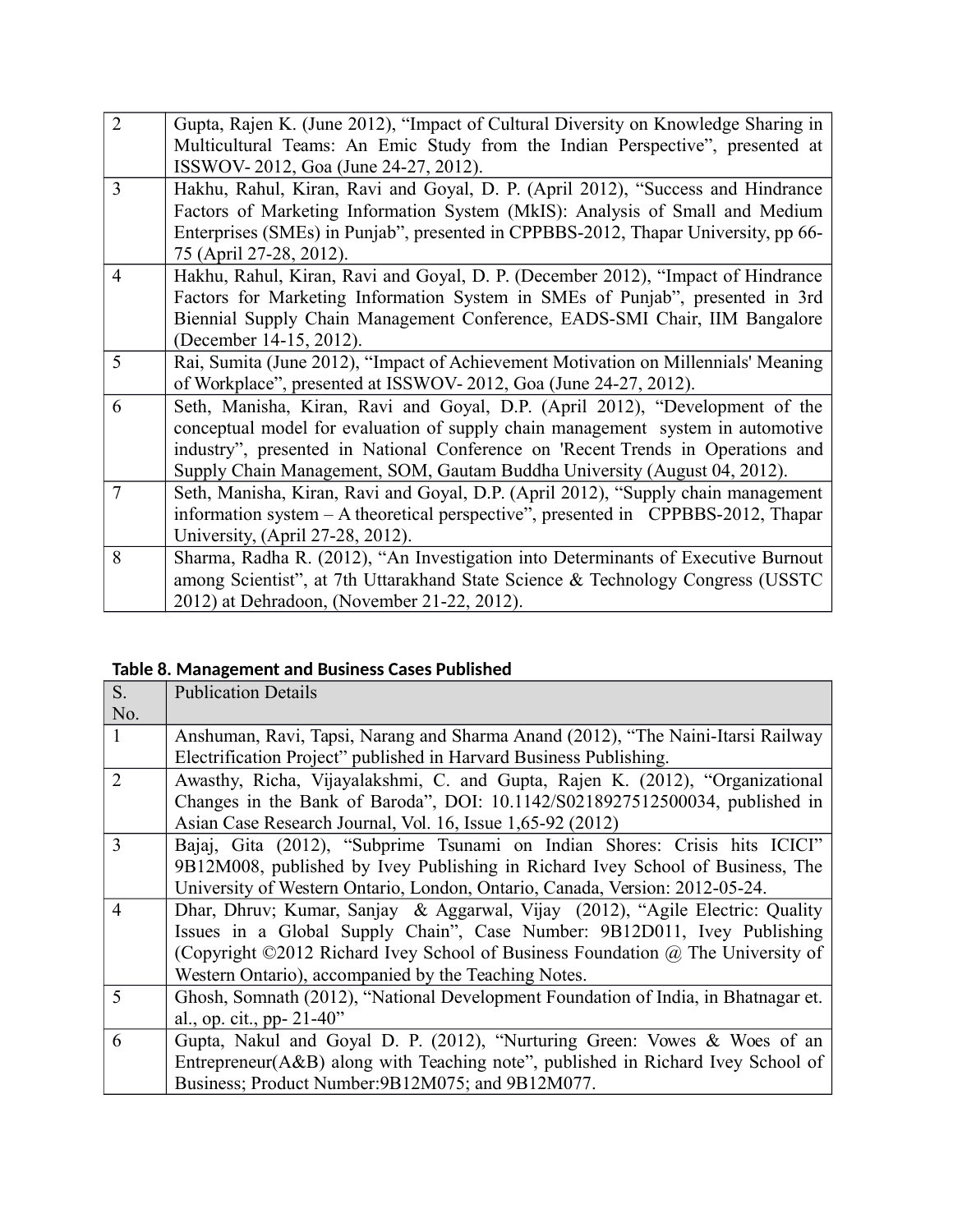| $\overline{7}$ | Jain, Anshul & Biswal, P. C. (2012), "CAPRO Group: A Growth Story", 9B12N020,<br>published in Richard Ivey School of Business Foundation, The University of Western                                                                                         |
|----------------|-------------------------------------------------------------------------------------------------------------------------------------------------------------------------------------------------------------------------------------------------------------|
|                | Ontario, London, Ontario, Canada, Version: 2012-09-14.                                                                                                                                                                                                      |
| 8              | Jain, Anshul & Biswal, P.C. (2012), "The Delhi Land and Finance IPO: To be or Not<br>to be", 9B12N023, published by Ivey Publishing in Richard Ivey School of Business,<br>The University of Western Ontario, London, Ontario, Canada, Version: 2012-10-03. |
| 9              | Juneja, Chetan & Bajaj, Gita (2012), "Subprime Tsunami on Indian Shores: Crisis hits<br>ICICI" published in Richard Ivey School of Business and ISB. 9B12M008.                                                                                              |
| 10             | Kapil, Sheeba & Kapil, Kanwal Nayan (2012), "The Fall of Giant, Bear Stearns"<br>published by Indian Institute of Foreign Trade (IIFT), New Delhi, ecch the case for<br>learning.                                                                           |
| 11             | Kapoor, Nimisha & Goel, Sandeep (2012), "BBC Pvt. Ltd. and Working Capital<br>Challenges", 9B12N026 published by Ivey Publishing in Richard Ivey School of<br>Business, The University of Western Ontario, London, Ontario, Canada, Version:<br>2012-11-22. |
| 12             | Mukherjee J. (2012), "HCL Care: Harnessing the Out of Warrantee ICT Service<br>Market", Emerald Emerging Markets Case Study Collection, Vol. 2, No 7, pp. 1-15,<br>ISSN 2045-0621.                                                                          |
| 13             | Mukherjee J., Bhullar N. (2012), "ESAF: Making Marketing Work For The Social<br>Sector", Asian Case Research Journal, Vol. 16, Issue 1, pp. 133-154, Print ISSN:<br>0218-9275, Online ISSN: 1793-6772                                                       |
| 14             | Mukherjee J., Gupta A., Pande B. (2012), "Aircel: Distribution Challenges", Vision,<br>Vol. 16, No. 3, pp. 201-211, ISSN 0972 - 2629.                                                                                                                       |
| 15             | Mukherjee J., Kapoor A. (2012), "Team Computers: Positioning to grow", Emerald<br>Emerging Markets Case Study Collection, Vol. 2, No3, pp 1-13, ISSN 2045-0621.                                                                                             |
| 16             | Rai, Sumita & Banerjee, Ashok (2012) StickOn Adhesive Limited: A Strategic Pursuit<br>in Challenging Environment, published in ACRJ, Vol. 16, Issue 2,pp- 289-306 (2012)                                                                                    |
| 17             | Sharma, Neha P. & Bhatnagar, Jyotsna (2012), "Sitara: Indian Management Style-<br>Capturing Hearts and Minds", published in Richard Ivey School of Business.<br>9B12C028.                                                                                   |
| 18             | Singh, Davinder & Kalia, Vinod (January 2013) "Books for Change: Reorienting<br>Business and Marketing Strategies". Case published by Ivey Publishing, Product<br>Number: 9B12A060.                                                                         |

#### **Table 9. News Paper / Magazine Article**

| S.No.          | <b>Publication Details</b>                                                                                                                                            |
|----------------|-----------------------------------------------------------------------------------------------------------------------------------------------------------------------|
|                | Atmanand (2012), "Mitigating project financing risks: Bolster the credit worthiness of                                                                                |
|                | distribution agencies", published in The Financial Express, August 8, 2012.                                                                                           |
| $\mathcal{D}$  | Atmanand (April 2012), "DISCOMS, Dealing with the disconnect, Gap between cost                                                                                        |
|                | of supply and revenue realization widening", published in The Financial Express,                                                                                      |
|                | April 16, 2012.                                                                                                                                                       |
| $\mathbf{R}$   | Atmanand (April 2012), "N- Power for All" published in The Financial Express, April<br>02, 2012.                                                                      |
| $\overline{4}$ | Ghosh, Sajal & Prasad, Rohit (2012), "Government should allow competition in fuel<br>retailing and benchmark diesel prices" published in Economic Times, Jul 26, 2012 |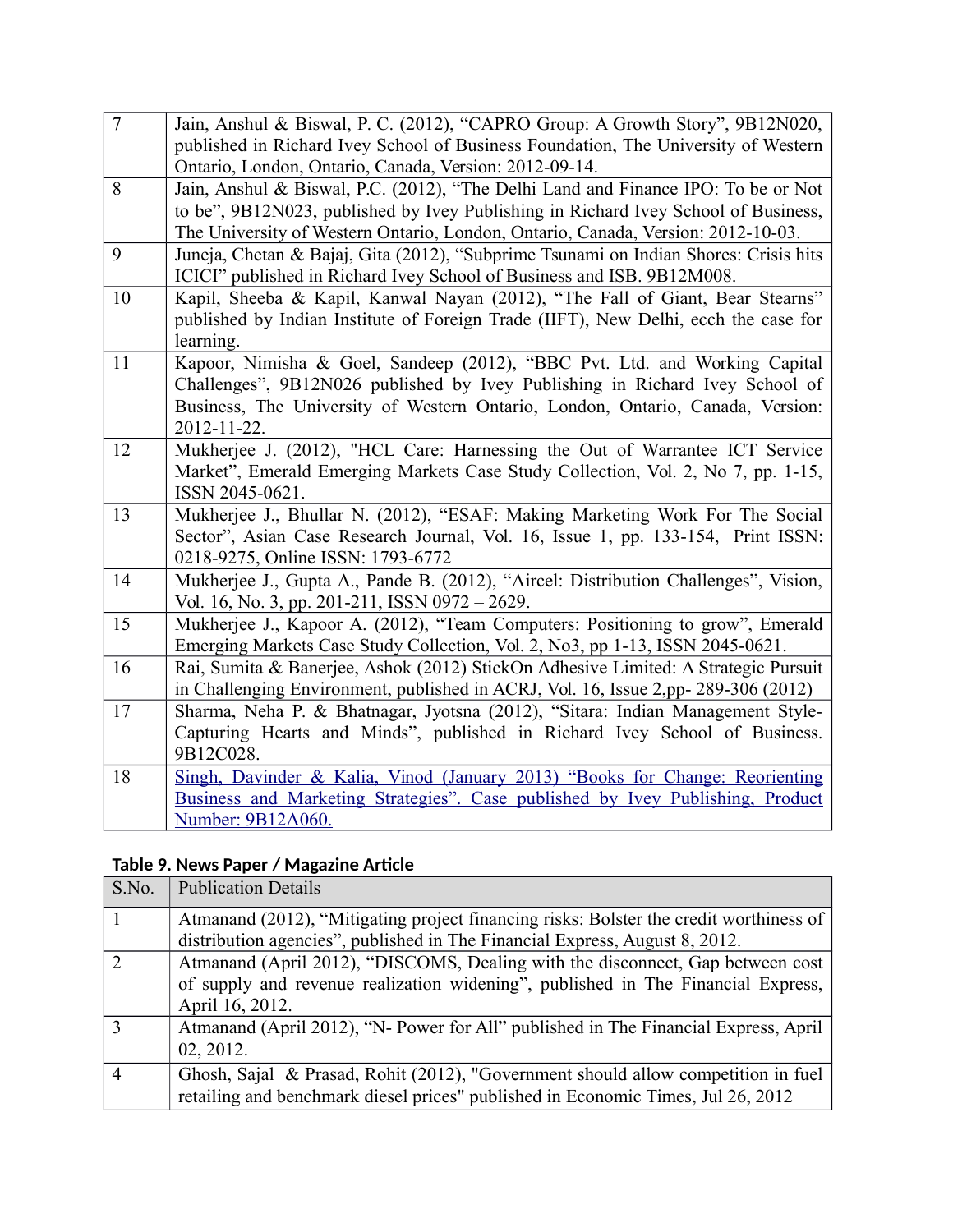| 5              | Ghosh, Sajal & Prasad, Rohit $(2012)$ , "Fuel crisis: Do not compensate oil companies<br>for extra fuel consumed due to lower prices" published in Economic Times, Jun 12,<br>2012                                                                  |
|----------------|-----------------------------------------------------------------------------------------------------------------------------------------------------------------------------------------------------------------------------------------------------|
| 6              | Kapoor, Amit & Garg, Ankit (2012), "Stable Environment Leads to Prosperity"<br>published in The Financial Express on December 1, 2012.                                                                                                              |
| $\overline{7}$ | Kapoor, Amit & Garg, Ankit (2013), "Learning but not educating" published in The<br>Financial Express, January 12, 2013.                                                                                                                            |
| 8              | Kapoor, Amit & Pachouri Anshul (2012), "Debt Crisis in States" published in The<br>Financial Express, June 23, 2012.                                                                                                                                |
| 9              | Kapoor, Amit & Pachouri Anshul (2012), "The Looming Water Crisis" published in<br>The Financial Express on July 28, 2012.                                                                                                                           |
| 10             | Kapoor, Amit & Pachouri, Anshul (2012), "Debt Crises in States" published in The<br>Financial Express, June 23, 2012                                                                                                                                |
| 11             | Kapoor, Amit & Pachouri, Anshul (2012), "The Looming Water Crisis" published in<br>The Financial Express, July 28, 2012                                                                                                                             |
| 12             | Kapoor, Amit & Pachouri, Anshul (2013), "India's Power Matrix" published in The<br>Financial Express on May 19, 2012.                                                                                                                               |
| 13             | Kapoor, Amit & Pillai, Unni (2012), "Solar Solutions to Costly Fossil Fuels",<br>published in The Financial Express on August 16, 2012.                                                                                                             |
| 14             | Kapoor, Amit & Sharma, Sankalp (2012), "Export Competiveness: How to attain the<br>objective of doubling exports by 2014" published in Governance Now in the issue<br>July 16-31, 2012.                                                             |
| 15             | Kapoor, Amit & Sharma, Sankalp (2012), "Prescriptions of Power Revolution"<br>published in Governance Now in the issue August 16-31, 2012                                                                                                           |
| 16             | Kapoor, Amit (2012), "Common Language Problem with Strategy" published in the<br>Live Mint & The Wall Street Journal on March 07, 2013.                                                                                                             |
| 17             | Kapoor, Amit (2012), "Encouraging Creativity", published in The Financial Express<br>on September 20, 2012.                                                                                                                                         |
| 18             | Kapoor, Amit (2012), "Ministry of Competiveness", published in The Financial<br>Express on July 11, 2012.                                                                                                                                           |
| 19             | Kapoor, Amit (2012), "Prescription for growth: Three Healthcare providers have hit<br>on a business model that effectively marries Social Goals with Commercial<br>Imperatives, published in Outlook Business in the issue dated May 12, 2012.      |
| 20             | Kapoor, Amit (2012), "Ummidaun Ke Naye Thaur Thikane" a hind article published<br>in India Today, Hindi Magazine on November 7, 2012.                                                                                                               |
| 21             | Kapoor, Amit (2013), "Chhote Shahraun Ke Unche Thath" a hind article published in<br>India Today, Hindi Magazine on February 13, 2013.                                                                                                              |
| 22             | Kapoor, Amit (2013), "Tolerance and Development: Technology, Talent and Tolerance<br>are the 3 Ts for Economic Development that work in tandem to create prosperity that<br>is equitable to all", published in Financial Express on January 2, 2013 |
| 23             | Kumar, Avanish (2012), "Exclusion, Elusion and Entrepreneurship", published in<br>Dare to Think Beyond, a journal published by IIPM Think Tank, December 1, 2012.                                                                                   |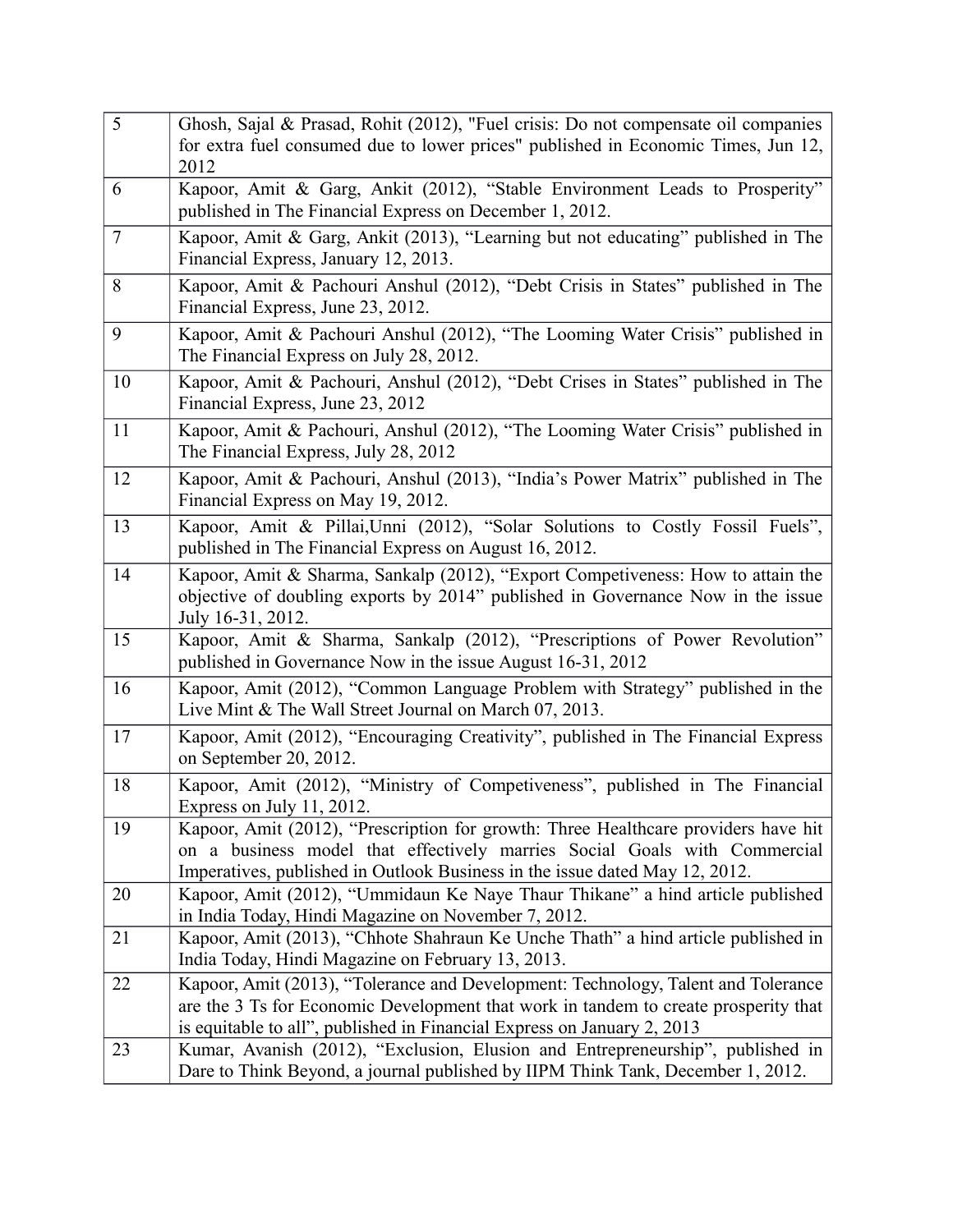| 24 | Mallya, M. D. and Bhusnurmath, N. R. (May 2012), "Should Basel-III Norms Apply<br>to PSBs?", published in The Economics Times, May 11, 2012.                                                     |
|----|--------------------------------------------------------------------------------------------------------------------------------------------------------------------------------------------------|
| 25 | Prasad, Rohit & Ghosh, Sajal (2012), "Solution to the Fuel Crisis" published in The<br>Economics Times, June 12 2012.                                                                            |
| 26 | Prasad, Rohit (2012), "Follow the logic of liberalization", published in Mint & The<br>Wall Street Journal, May 03, 2012.                                                                        |
| 27 | Prasad, Rohit (2012), "Net Freedom and Spectrum", published in The Economics<br>Times, September 25, 2012                                                                                        |
| 28 | Prasad, Rohit (2012), "Rescuing the Spectrum Auctions", published in The<br>Economics Times, November 12, 2012                                                                                   |
| 29 | Prasad, Rohit (2012), "The spectre of CAG: It is easy to question CAG, But that does<br>not diminish the government from the crisis it find itself in", published in Mint,<br>November 19, 2012. |
| 30 | Prasad, Rohit (April 2012), "Spectrum Dynamics", published in The Economics<br>Times, April 26, 2012.                                                                                            |
| 31 | Prasad, Rohit (May 2012), "Putting Nature on the Block" published in The<br>Economics Times, May 4, 2012.                                                                                        |
| 32 | Prasad, Rohit and Kakkar Sanjeev (April 2012), "Boosting Indigenous Telecom",<br>published in The Economics Times, April 17, 2012.                                                               |
| 33 | Sridhar, V. & Prasad, Rohit (2013), "The Rise of the Telecom Phoenix" Liberal<br>spectrum policy $\&$ other reforms will revive the sector", published in The Economic<br>Times, January 3, 2013 |

### **Table 10. Articles and Cases in "VISION" during 2012-13**

| S.No.          | <b>Publication Details</b>                                                       |
|----------------|----------------------------------------------------------------------------------|
|                |                                                                                  |
| $\overline{1}$ | Bajaj, Gita (2012), Management Case, Vision, Vol. 16, 2, (2012); "Subansiri Tea  |
|                | Limited".                                                                        |
| 2              | Ghosh, Somnath (2012), Management Case, Vision, Vol. 16, 4, (2012); "Basic       |
|                | Industries Limited".                                                             |
| 3              | Kalia, Vinod & Sharma, Tanuja (2013), Case Analysis of "Sales Performance"       |
|                | Management in KRC" in Vision, 17, 1 (2013): 73-81                                |
| $\overline{4}$ | Mukherjee, Jaydeep (2012), Management Case, Vision, Vol. 16, 3, (2012); "Aircel: |
|                | Distribution Challenges".                                                        |
| 5              | Mukherjee, Jaydeep (2013), Management Case, Vision, Vol. 16, 1, (2013; "Sales"   |
|                | Performance Management in KRC".                                                  |

#### **12.Miscellaneous**

Sharma, Radha R., Co-Editor, Indian Journal of Training & Development, Vol. XXXXII, No. 2, April – June 2012.